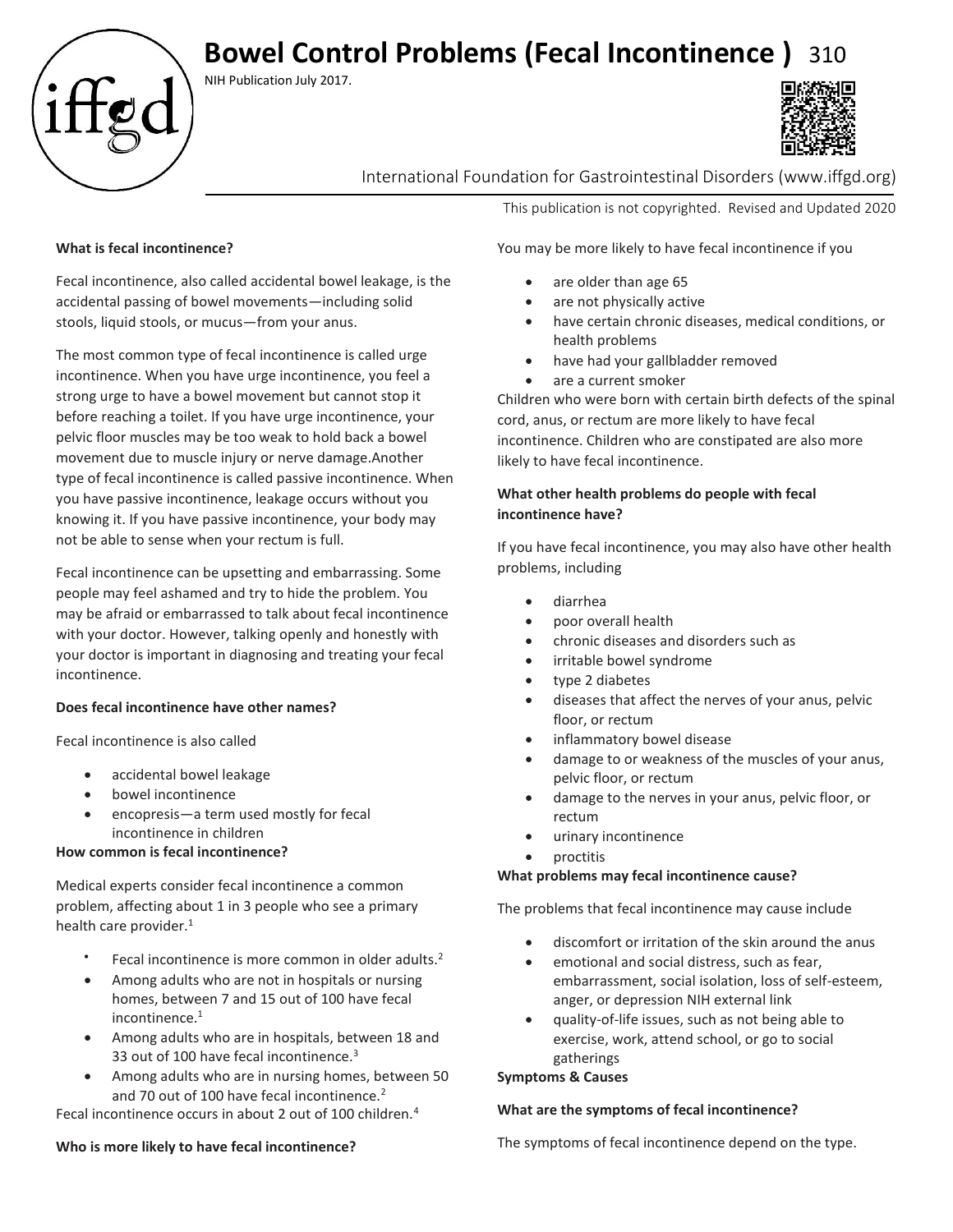- If you have urge fecal incontinence, you will know when you need to pass stool but not be able to control passing stool before reaching a toilet.
- If you have passive fecal incontinence, you will pass stool or mucus from your anus without knowing it.

Some medical experts include streaks or stains of stool or mucus on your underwear—called soiling—as a symptom of fecal incontinence.

## **When should I see a doctor for fecal incontinence?**

You should see a doctor if your fecal incontinence is frequent or severe. Although some people are able to manage mild or infrequent fecal incontinence on their own, you should see a doctor if your fecal incontinence is affecting your quality of life or causing emotional or social distress.

## **What causes fecal incontinence in adults?**

Fecal incontinence has many causes, including digestive tract disorders and chronic diseases. Some causes of fecal incontinence, such as childbirth by vaginal delivery, happen only in women.

**Diarrhea -** Loose, watery stools from diarrhea fill your rectum quickly and are harder to hold in than solid stools. Diarrhea is the most common risk factor for fecal incontinence for people not staying in hospitals, nursing homes, or other similar institutions. Diarrhea may be caused by digestive tract problems such as

- inflammatory bowel disease
- irritable bowel syndrome
- proctitis

**Constipation -** Constipation can lead to large, hard stools that are difficult to pass. The hard stools stretch and, over time, weaken the muscles in your rectum. The weakened muscles let watery stools that build up behind the hard stool leak out.

**Muscle injury or weakness -** If the muscles in your anus, pelvic floor, or rectum are injured or weakened, they may not be able to keep your anus closed, letting stool leak out. These muscles can be injured or weakened by

- surgery to
	- o remove cancer in the anus or rectum
	- o remove hemorrhoids
	- o treat anal abscesses and fistulas
- trauma

**Nerve damage -** If the nerves that control your anus, pelvic floor, and rectum are damaged, the muscles can't work the way they should. Damage to the nerves that tell you when there is stool in your rectum makes it hard to know when you need to look for a toilet. Nerves can be damaged by

- a long-term habit of straining to pass stool
- brain injury
- spinal cord injury

**Neurologic diseases -** Neurologic diseases NIH external link that affect the nerves of the anus, pelvic floor, or rectum can cause fecal incontinence. These diseases include

- dementia
- multiple sclerosis
- Parkinson's disease
- stroke
- type 2 diabetes

**Loss of stretch in the rectum -** If your rectum is scarred or inflamed, it becomes stiff and can't stretch as much to hold stool. Your rectum can get full quickly, and stool can leak out. Rectal surgery, radiation therapy NIH external link in the pelvic area, and inflammatory bowel disease can cause scarring and inflammation in your rectum.

**Hemorrhoids -** Hemorrhoids can keep the muscles around your anus from closing completely, which lets small amounts of stool or mucus to leak out.

**Rectal prolapse -** Rectal prolapse—a condition that causes your rectum to drop down through your anus—can also keep the muscles around your anus from closing completely, which lets small amounts of stool or mucus leak out.

**Physical inactivity -** If you are not physically active, especially if you spend many hours a day sitting or lying down, you may be holding a lot of stool in your rectum. Liquid stool can then leak around the more solid stool. Frail, older adults are most likely to develop constipation-related fecal incontinence for this reason.

**Childbirth by vaginal delivery -** Childbirth sometimes causes injuries to the anal sphincters, which can cause fecal incontinence. The chances are greater if

- your baby was large
- forceps were used to help deliver your baby
- you had a vacuum-assisted delivery
- the doctor made a cut, called an episiotomy, in your vaginal area to prevent the baby's head from tearing your vagina during birth

**Rectocele -** Rectocele is a condition that causes your rectum to bulge out through your vagina. Rectocele can happen when the thin layer of muscles separating your rectum from your vagina becomes weak. Stool may stay in your rectum because the rectocele makes it harder to push stool out.

## **What causes fecal incontinence in children?**

For children older than age 4, the most common cause of fecal incontinence is constipation with a large amount of stool in the rectum. When this happens, a child may not be able to sense when a new stool is coming into the rectum. The child may not know that he or she needs to have a bowel movement. A large amount of stool in the rectum can cause the internal anal sphincters to become chronically relaxed,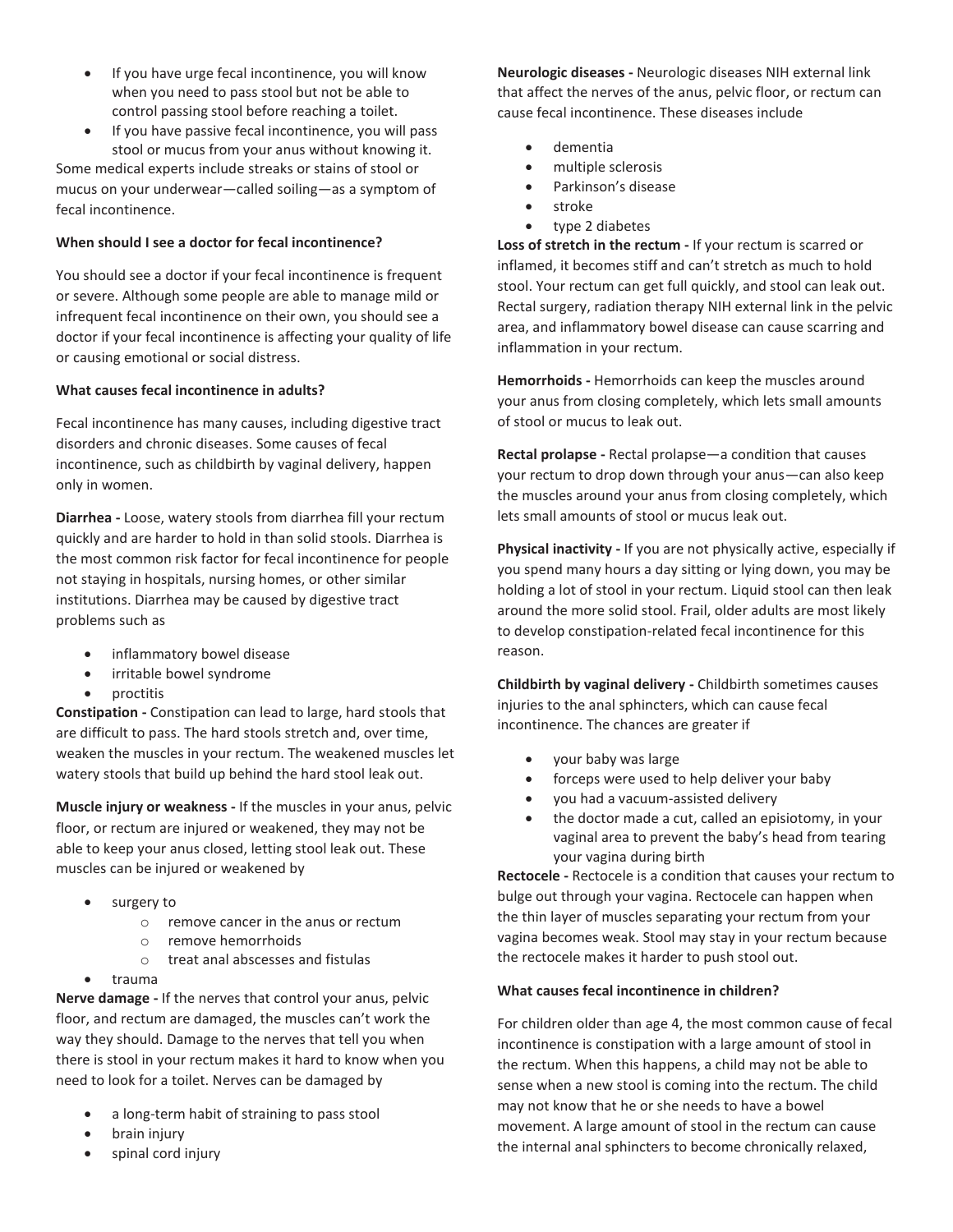which lets soft stool seep around hard stool in the rectum and leak out.

Birth defects of the anus, rectum, or colon, such as Hirschsprung disease, can cause fecal incontinence in children. These birth defects may weaken pelvic floor muscles or damage nerves in the anus or rectum. Injuries to the nerves in

# **Tips for talking with your doctor**

- Prepare for your visit and write down how long you've had symptoms and what your symptoms are.
- Write down questions for your doctor before your visit.
- Make sure you tell your doctor about all of your symptoms.
- Be open and honest about your symptoms, even if you feel embarrassed or shy. Remember, fecal incontinence is a medical problem.
- Ask your doctor questions if you don't understand what he or she is saying.
- Tell your doctor if you have concerns about your treatment.
- Tell your doctor if you don't understand his or her instructions.
- Call your doctor if your symptoms get worse.

the anus and rectum can also cause fecal incontinence, as can spinal cord injuries and birth defects of the spinal cord.

# **Diagnosis**

# **How do doctors diagnose fecal incontinence?**

Doctors use your medical history, a physical exam, and medical tests to diagnose fecal incontinence and its causes.

**Medical history -** In addition to reviewing your general medical history, your doctor may ask the following questions:

- When did your fecal incontinence start?
- Did your fecal incontinence start after
	- o the birth of your child?
		- o a motor vehicle accident?
		- o a fall?
	- o the start of another illness?
- How often does your fecal incontinence happen?
- How much stool passes?
- Do you pass liquid or solid stool?
- Do you have a strong urge to have a bowel movement before your fecal incontinence happens?
- Do you know when you need to have a bowel movement before it happens?
- Does your fecal incontinence happen without you knowing?
- Do you leak liquid stool or mucus?
- Do you have fecal incontinence when you have diarrhea or constipation?
- Is your fecal incontinence worse after eating?
- Do certain foods seem to make your fecal incontinence worse?

• How does fecal incontinence affect your daily life? Your doctor may ask you to keep a stool diary to help answer these questions. A stool diary is a chart for recording details of your daily bowel movements. Your doctor may give you a stool diary form that he or she has created. Or, you can create your own stool diary form or record your bowel movement details in a notebook.

You may feel embarrassed or shy about answering your doctor's questions. However, your doctor will not be shocked or surprised. The more details and examples you can give about your problem, the better your doctor will be able to help you. You can play an active role in your diagnosis by talking openly and honestly with your doctor.

**Physical exam -** Your doctor will perform a physical exam, including a

- digital rectal exam
- pelvic exam—an exam to check if internal female reproductive organs are normal by feeling their shape and size

## **What medical tests do doctors use to diagnose fecal incontinence?**

**Lab tests -** Your doctor may use one or more of the following lab tests to look for signs of certain diseases and conditions that may be causing your fecal incontinence.

- Blood tests can show signs of anemia, inflammation, and infection.
- Stool tests can show the presence of blood and signs of infection and inflammation.
- Urine tests can show signs of diseases such as type 2 diabetes.

**Bowel function tests -** Your doctor may perform one or more of the following tests to see how well the muscles and nerves in your anus, pelvic floor, and rectum are working:

- anorectal manometry—a test that checks how sensitive your rectum is, how well it works, and how well the anal sphincters work
- defecography—an x-ray of the area around the anus and rectum to see how well you can hold and release stool
- electromyography—a test that checks how well the muscles and nerves of your anus and pelvic floor are working

**Endoscopy -** Your doctor may perform an endoscopy to look inside your anus, rectum, and colon for signs of inflammation and digestive tract problems that may be causing your fecal incontinence. Endoscopies for fecal incontinence include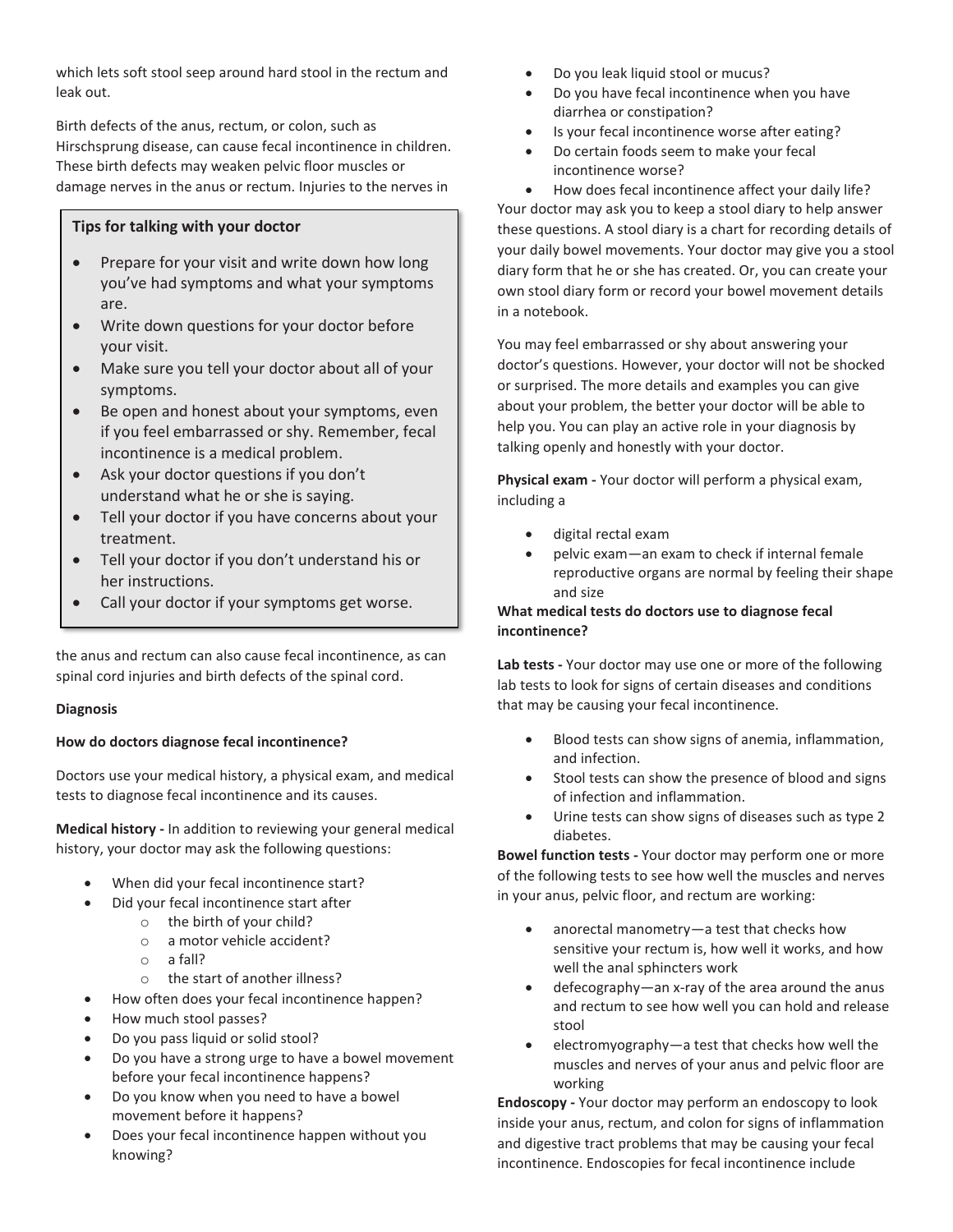- anoscopy
- colonoscopy
- flexible sigmoidoscopy
- rectoscopy—a procedure similar to an anoscopy to look inside your rectum

**Imaging tests -** To look for problems in the anus, pelvic floor, or rectum that may be causing your fecal incontinence, your doctor may perform an imaging test such as

- lower GI series
- magnetic resonance imaging
- ultrasound

## **Treatment**

The first step in treating your fecal incontinence is to see a doctor. Your doctor will talk to you about the causes of fecal incontinence and how they can be treated. Simple treatments—such as diet changes, medicines, bowel training, and exercises to strengthen your pelvic floor muscles—can improve symptoms by about 60 percent.5 These treatments can stop fecal incontinence in 1 out of 5 people.<sup>5</sup>

Your doctor can recommend ways you can help manage and treat your fecal incontinence. Your doctor can also recommend ways to relieve anal discomfort and cope with your fecal incontinence. You can play an active role in your treatment by talking openly and honestly with your doctor about your symptoms and how well your treatments are working.

## **How can I manage and treat my fecal incontinence?**

You can help manage and treat your fecal incontinence in the following ways.

**Wearing absorbent pads -** Wearing absorbent pads inside your underwear is the most frequently used treatment for fecal incontinence. For milder forms of fecal incontinence few bowel leakage accidents, small volumes of stool, or staining of underwear—wearing absorbent pads may make a big difference in your quality of life. Wearing absorbent pads can be combined with other treatments.

**Diet changes -** Changing what you eat can help prevent or relieve your fecal incontinence. If diarrhea is the problem, your doctor will recommend avoiding foods and drinks that make your diarrhea worse. To find out which foods and drinks make your fecal incontinence better or worse, your doctor may recommend keeping a food diary to track

- what you eat each day
- how much of certain foods you eat
- when you eat
- what symptoms you have
- what types of bowel movements you have, such as diarrhea or constipation
- when your fecal incontinence happens

• which foods or drinks make your fecal incontinence better or worse

Take your food diary to your doctor to talk about the foods and drinks that affect your fecal incontinence.

If constipation or hemorrhoids are causing your fecal incontinence, your doctor may recommend eating more fiber and drinking more liquids. Talk with your doctor or a dietitian about how much fiber and liquids are right for you.

**Over-the-counter medicines -** Depending on the cause, over-the-counter medicines can help reduce or relieve your fecal incontinence. If diarrhea is causing your fecal incontinence, your doctor may recommend medicines such as loperamide (Imodium) and bismuth subsalicylate (Pepto-Bismol, Kaopectate). If constipation is causing your fecal incontinence, your doctor may recommend laxatives, stool softeners, or fiber supplements such as psyllium (Metamucil) or methylcellulose (Citrucel).

**Bowel training -** Your doctor may recommend that you train yourself to have bowel movements at certain times of the day, such as after meals. Developing regular bowel movements may take weeks to months to improve fecal incontinence.

**Pelvic floor muscle exercises -** Pelvic floor muscle exercises, also called Kegel exercises, can improve fecal incontinence symptoms. Tightening and relaxing your pelvic floor muscles many times a day can strengthen the muscles in your anus, pelvic floor, and rectum. Your doctor can help make sure you're doing the exercises the right way.

## **How do doctors treat fecal incontinence?**

How doctors treat fecal incontinence depends on the cause. Your doctor may recommend one or more of the following treatments:

**Biofeedback therapy -** Biofeedback therapy uses devices to help you learn how to do exercises to strengthen your pelvic floor muscles. This therapy can also help you learn how to

- sense when stool is filling your rectum if you have passive incontinence
- control strong sensations of urgency if you have urge incontinence

Biofeedback therapy can be more effective than learning pelvic floor exercises on your own. Ask your doctor about getting a biofeedback machine or device.

**Sacral nerve stimulation -** The sacral nerves control the anal sphincters, colon, and rectum. Doctors use sacral nerve stimulation—a type of electrical stimulation—when the nerves are not working properly. For this treatment, your doctor places thin wires under your skin near the sacral nerves, just above the tailbone. A battery-operated device sends mild electrical pulses through the wires to the sacral nerves.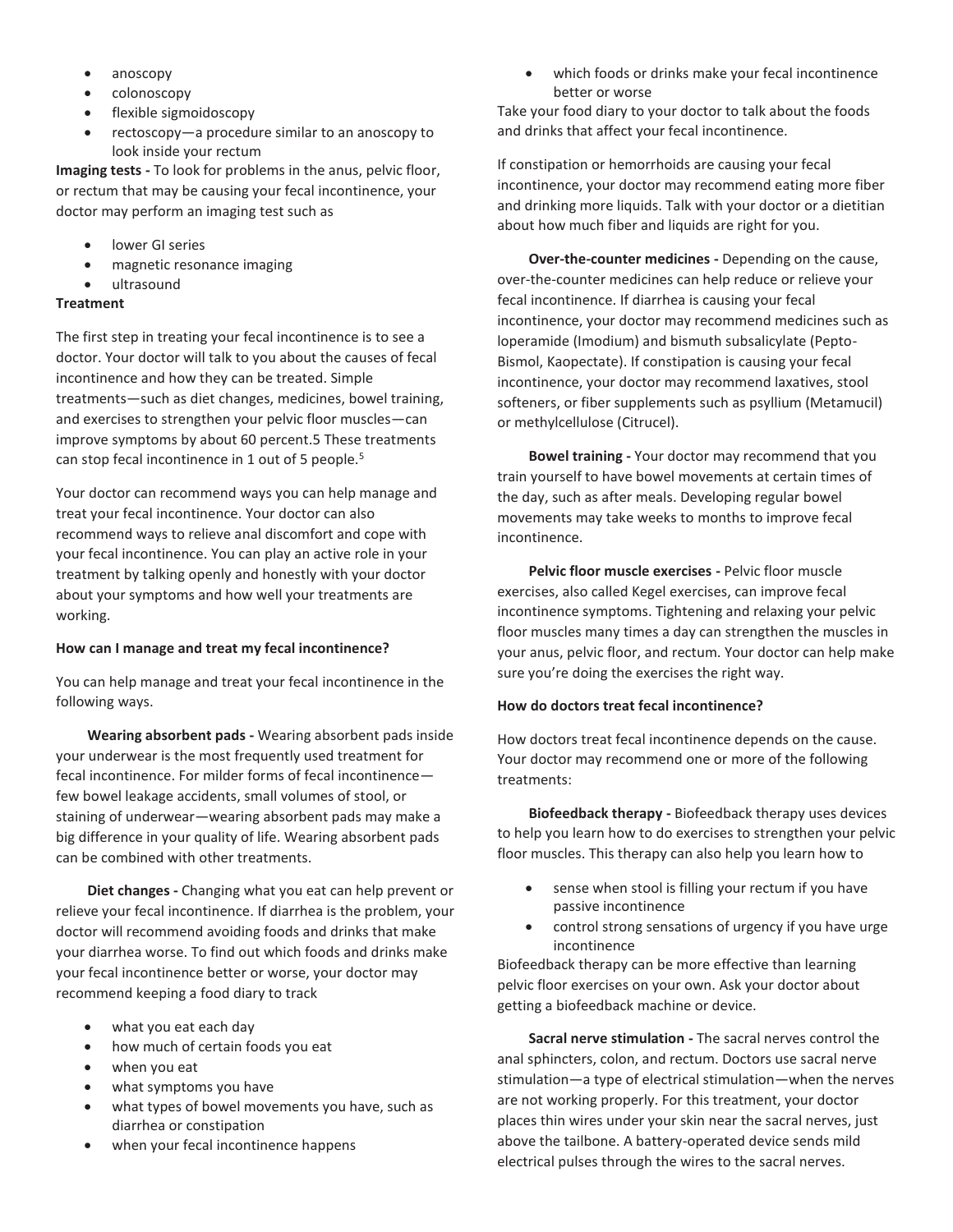Electrical stimulation of the sacral nerves helps them work properly. The electrical pulses do not hurt. You can turn the electrical stimulation on or off at any time.

**Prescription medicines -** If over-the-counter medicines to treat your fecal incontinence aren't helping your symptoms, your doctor may prescribe prescription medicines that are stronger. These medicines may treat the causes of fecal incontinence, such as irritable bowel syndrome, Crohn's disease, and ulcerative colitis.

**Vaginal balloons -** For women with fecal incontinence, your doctor may prescribe a device that inflates a balloon inside your vagina. The balloon puts pressure on the wall of your rectum through the vaginal wall. Pressure on the wall of your rectum keeps stool from passing. After your doctor makes sure the device fits right, you can add or remove air from the device as needed to control the passing of stool.

**Nonabsorbable bulking agents -** Nonabsorbable bulking agents are substances injected into the wall of your anus to bulk up the tissue around the anus. The bulkier tissues make the opening of your anus narrower so the sphincters are able to close better.

**Surgery -** Surgery may be an option for fecal incontinence that fails to improve with other treatments, or for fecal incontinence caused by injuries to the pelvic floor muscles or anal sphincters.

**Sphincteroplasty**. Sphincteroplasty—the most common fecal incontinence surgery—reconnects the separated ends of an anal sphincter torn by childbirth or another injury.

**Artificial anal sphincter**. This surgery involves placing a cuff around your anus and implanting a small pump under the skin so that you can inflate or deflate the cuff. Inflating the cuff controls the passage of stool. This surgery is not a common treatment because it may cause side effects.

**Colostomy.** Colostomy is a surgery in which the colon is brought through an opening in the abdominal wall, and stools are collected in a bag on the outside of the abdomen. Doctors may recommend this surgery as a last resort for the treatment of fecal incontinence. However, this surgery is rarely used to treat fecal incontinence because of the colostomy's effect on quality of life.

**Other surgeries.** Doctors may perform other surgeries to treat the causes of fecal incontinence, such as

- hemorrhoids
- rectal prolapse
- rectocele

## **What should I do about anal discomfort?**

Fecal incontinence can cause anal discomfort such as irritation, pain, or itching. You can help relieve anal discomfort by

- washing the anal area after a bowel movement
- changing soiled underwear as soon as possible
- keeping the anal area dry
- using a moisture-barrier cream in the area around your anus
- using nonmedicated powders
- using wicking pads or disposable underwear
- wearing clothes and underwear that let air pass through easily

Talk with your doctor or a health care professional about which moisture-barrier creams and nonmedicated powders are right for you.

## **How do I cope with my fecal incontinence?**

Doing the following can help you cope with your fecal incontinence:

- using the toilet before leaving home
- carrying a bag with cleanup supplies and a change of clothes when leaving the house
- finding public restrooms before one is needed
- wearing absorbent pads inside your underwear
- wearing disposable underwear
- using fecal deodorants—over-the-counter pills that reduce the smell of stool and gas
- taking over-the-counter medicines to help prevent diarrhea before eating in restaurants or at social gatherings

As part of coping with your fecal incontinence, remember that fecal incontinence

- isn't something to be ashamed of—it's simply a medical problem
- can often be treated—a wide range of successful treatments are available
- isn't always a normal part of aging
- won't usually go away on its own—most people need treatment
- •

## **What should I do if my child has fecal incontinence?**

If your child has fecal incontinence and is older than age 4 and toilet trained, you should see a doctor to find out the cause. How the doctor treats your child's incontinence depends on the cause.

## **Eating, Diet, & Nutrition**

## **How can my diet help prevent or relieve fecal incontinence?**

Depending on the cause, changing what you eat and drink can help prevent or relieve your fecal incontinence.

## **What should I eat if I have fecal incontinence?**

You should eat a healthy, well-balanced diet. Your doctor or a dietitian can recommend a healthy eating plan that is right for you.